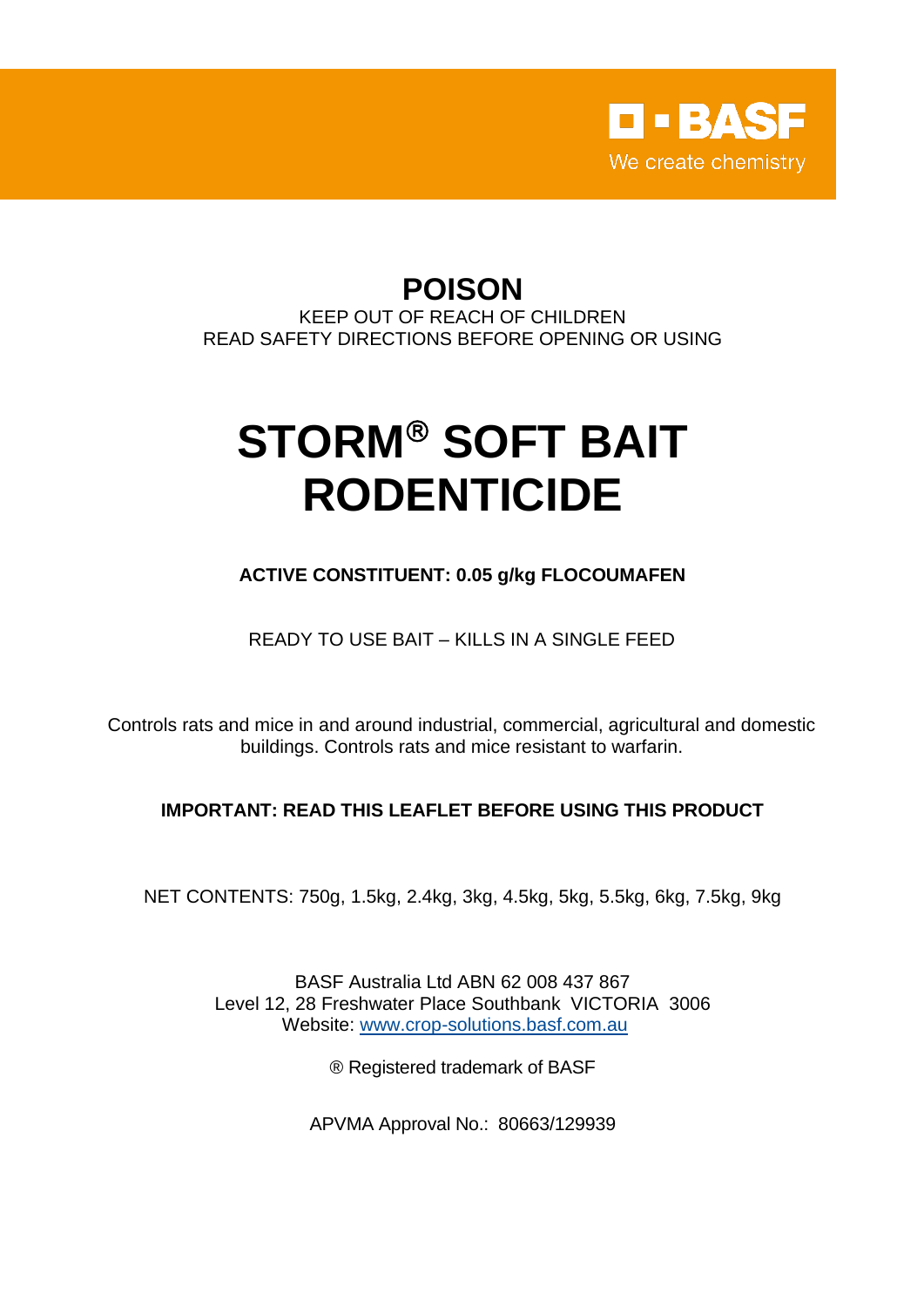**D-BASF** We create chemistry

#### **RESTRAINTS**

DO NOT apply baits to crops DO NOT exceed 3 m between bait stations for mice, or 9 m for rats. DO NOT place baits in the open.

#### **DIRECTIONS FOR USE**

| <b>SITUATION</b>                                                                                                                                                                             | <b>PEST</b>                                                                                                                                                                     | <b>RATE</b>                                                                                                                              | <b>CRITICAL COMMENTS</b>                                                                                                                                                                                                                                                                                                                                                                                                                                                                                                                                                                                                                                                                                                                                                                                                                                                                                                                                                                                                                                                                                                                                                  |
|----------------------------------------------------------------------------------------------------------------------------------------------------------------------------------------------|---------------------------------------------------------------------------------------------------------------------------------------------------------------------------------|------------------------------------------------------------------------------------------------------------------------------------------|---------------------------------------------------------------------------------------------------------------------------------------------------------------------------------------------------------------------------------------------------------------------------------------------------------------------------------------------------------------------------------------------------------------------------------------------------------------------------------------------------------------------------------------------------------------------------------------------------------------------------------------------------------------------------------------------------------------------------------------------------------------------------------------------------------------------------------------------------------------------------------------------------------------------------------------------------------------------------------------------------------------------------------------------------------------------------------------------------------------------------------------------------------------------------|
| In and around<br>industrial,<br>commercial,<br>agricultural<br>domestic, and<br>public service<br>buildings, in<br>sewers,<br>animal<br>houses,<br>wharves and<br>around grain<br>terminals. | $Rats -$<br>Rattus rattus<br>also known as<br>Black rat, Roof,<br>rat, Ship rat or,<br>Fruit rat and<br>Rattus<br>norvegicus<br>also known as<br>the Brown rat or<br>Norway rat | $3 - 5$<br><b>STORM</b><br>Soft Baits at<br>each bait<br>location<br>$1 - 2$<br><b>STORM Soft</b><br>Baits in each<br>rat<br>hole/burrow | Select suitable bait locations, such as in active rat holes/burrows,<br>along rat runs and under rubbish. Try to establish a barrier of bait<br>locations between living and feeding areas. Secure 3 - 5 STORM<br>Soft Baits at each bait location. STORM Soft Baits should be<br>placed in areas inaccessible to non-target species, such as in bait<br>trays, inside bait boxes or within enclosed spaces.<br>1 - 2 STORM Soft Baits can also be placed within each active<br>rodent hole/burrow.<br>On initial application, an inspection of bait locations after 3 days<br>may be undertaken to determine activity in bait locations and new<br>locations may be selected if necessary. A subsequent inspection<br>may also be undertaken again after 4 days to replace any soft<br>baits which have been eaten.<br>For severe infestations it is recommended that repeat inspections<br>of all bait locations are conducted at 7 day intervals, replacing<br>fresh STORM Soft Baits only when STORM Soft Baits have been<br>eaten and until all signs of rat activity have disappeared.<br>Normally only 3 to 4 baiting rounds (pulses) are required for<br>control. |
|                                                                                                                                                                                              | $Mice -$<br>Mus musculus<br>also known as<br>the House<br>mouse                                                                                                                 | $1 - 3$<br><b>STORM Soft</b><br>Baits at each<br>bait location                                                                           | Mice have very limited home ranges and do not need to drink.<br>They are more difficult to control than rats because their feeding<br>patterns are more erratic. Selection of bait locations is therefore<br>even more important than for rats.<br>Secure 1 - 3 STORM Soft Baits in areas inaccessible to non-<br>target species, such as in bait trays, inside bait boxes or within<br>enclosed spaces, spaced 2-3 metres apart. Bait locations should<br>be in areas where activity is obvious, particularly where droppings<br>are seen. Inspect bait locations and replace STORM Soft Baits as<br>for rats until all signs of mouse activity have disappeared.                                                                                                                                                                                                                                                                                                                                                                                                                                                                                                        |

**NOT TO BE USED FOR ANY PURPOSE, OR IN ANY MANNER, CONTRARY TO THIS LABEL UNLESS AUTHORISED UNDER APPROPRIATE LEGISLATION.**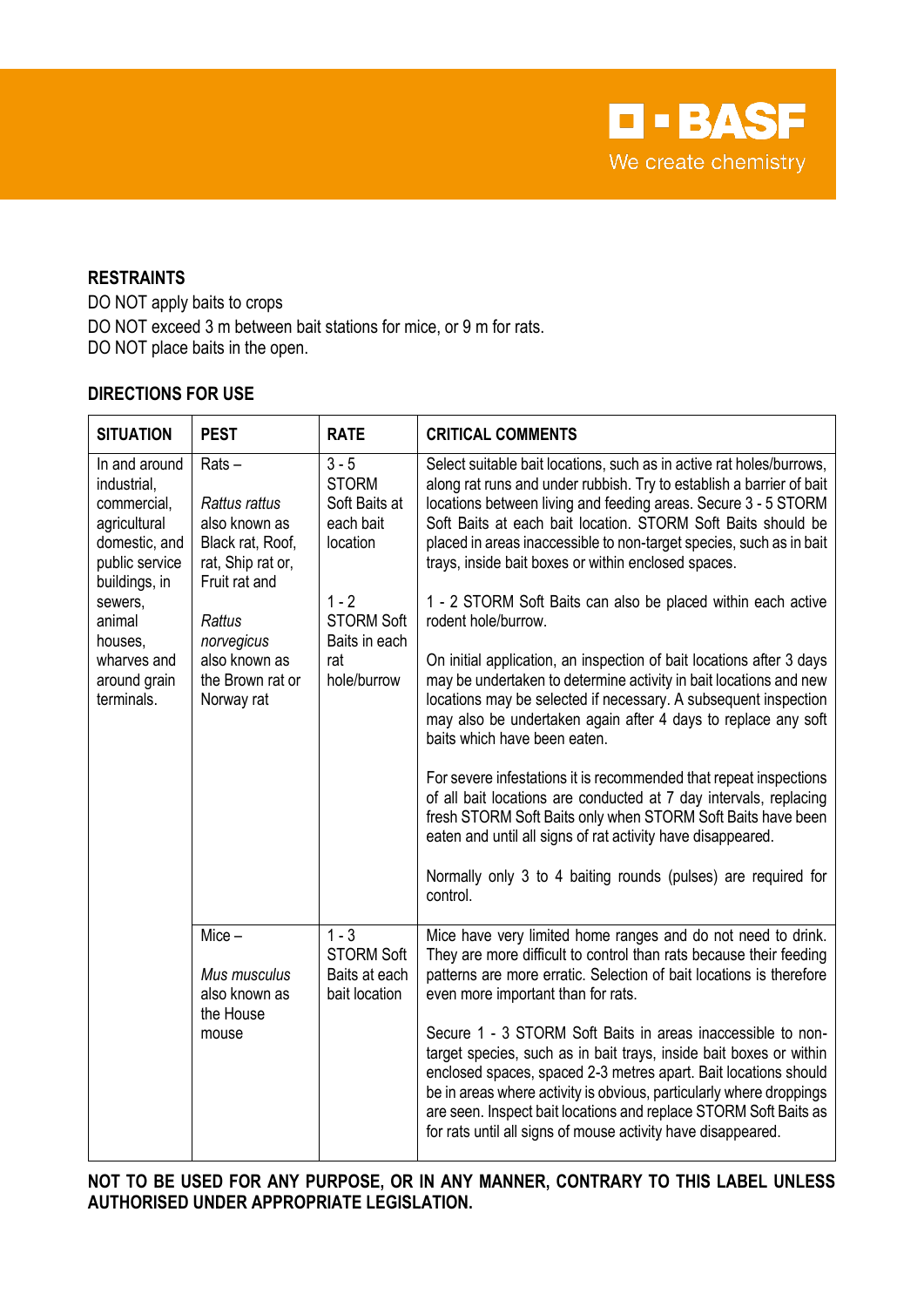#### **GENERAL INFORMATION**

STORM Soft Bait can be used both indoors and outdoors. Rats and mice that are resistant to warfarin are controlled and no prebaiting is required. A lethal dose is readily consumed in a single feed but death may not occur for up to seven days. DO NOT place bait on or near exposed food or food utensils, food preparation areas or food storage areas.

#### **GENERAL INSTRUCTIONS**

Place STORM Soft Baits in areas frequented by the target pests. DO NOT place baits in areas accessible to domestic animals, children, pets and wildlife. DO NOT place baits in areas liable to flooding. Alternative food sources should be removed or reduced as much as possible.

#### **PRECAUTIONS**

DO NOT re-handle product unless wearing chemical resistant gloves. DO NOT place baits in the open. DO NOT allow baits to contaminated foodstuffs or food intended for human or animal consumption. DO NOT remove bait from sachet. DO NOT use in areas accessible to children.

#### **PROTECTION OF LIVESTOCK, WILDLIFE, FISH, CRUSTACEANS AND OTHERS**

This bait is hazardous to pigs, cats, dogs, poultry, birds and wildlife. DO NOT place baits in locations which are accessible to other animals or birds. DO NOT contaminate ponds, streams, rivers or waterways with the bait or its used containers. The product is restricted to use in and around buildings (within 2 metres) or enclosed spaces, e.g., drains. In enclosed roof spaces and areas where possums and other non-target animals frequent, baits should be secured inside proper bait stations, plastic jars or plastic tubes. The use of this product for the control of protected native rodents requires permission from wildlife authorities.

#### **STORAGE AND DISPOSAL**

Store in the closed original container in a safe place. DO NOT store for prolonged periods in direct sunlight. Containers which have held bait should not be used for any other purpose. Pest Control Operators should dispose of empty containers, used bait stations and unused or untaken bait by burying in an approved dump. In a domestic situation, minimise the presence of excess baits. Where unused baits are in good condition, return to original container for reuse. For empty containers, damaged or unwanted baits, wrap securely and dispose of in household refuse bin. Look for dead rats or mice and burn or bury them. DO NOT place dead rats or mice in refuse bins or rubbish tips. Ensure baits are removed when rodent activity has ceased.

#### **SAFETY DIRECTIONS**

May irritate eyes and skin. Avoid contact with eyes and skin. When using the product, wear elbow-length chemical resistant gloves. Wash hands after use. After each day's use, wash gloves.

#### **FIRST AID**

If poisoning occurs, contact a doctor or Poisons Information Centre. Telephone 13 11 26. Vitamin K (Phytomenadione) is antidotal.

#### **NOTE TO DOCTOR**

The active constituent flocoumafen is an indirect blood anticoagulant. Ingestion of a relatively large quantity of bait would be required before a toxic effect is expected. In general, an increased tendency to bleed could indicate poisoning. Vitamin K1 (phytomenadione) is antidotal. In cases of suspected poisoning, determine prothrombin time not less than 18 hours after consumption. If elevation has occurred, administer Vitamin K1, intravenously in divided doses, 40 mg for adults, 20 mg for children daily. Treatment may be required daily for several weeks. Withdraw antidote with care and monitor prothrombin times continuously for 4 days or more after such withdrawal.